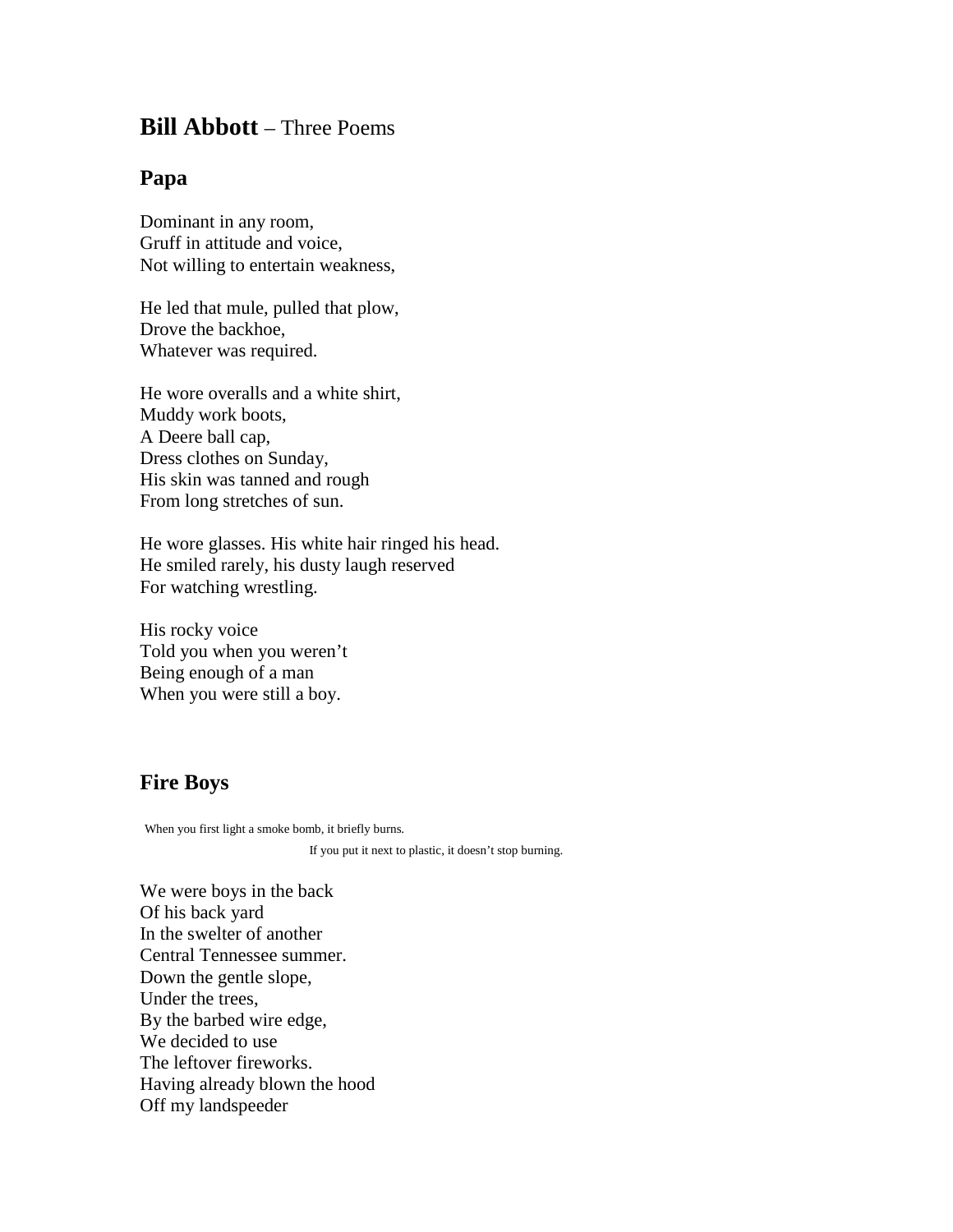With a Black Cat, We moved to the idea That battle-smudged, Smoke-tinted Snowtroopers Fit our idea of cool Yet possible.

So we set up a Snowtrooper By a smoke bomb and lit it, And learned, In that late summer afternoon, That some fires don't stop burning Until everything around them are destroyed.

## **Florid**

They say "Bloom where you're planted," But I was never allowed. Instead of growing wild and free, They set me in a planter, Moved me from place to place, And kept me confined to a small space.

Uprooted too often from place, Artificially grown within my limits, Moved from town to town, Unsure how to make friends, Unsure how to stay in touch, I never bloomed.

At one point, I made friends With another boy And heard, on the way home, That we were moving again.

An old friend asked me Where I think of when I think of home, And I had too many answers, And none of them fully fit.

I don't know how to bloom.